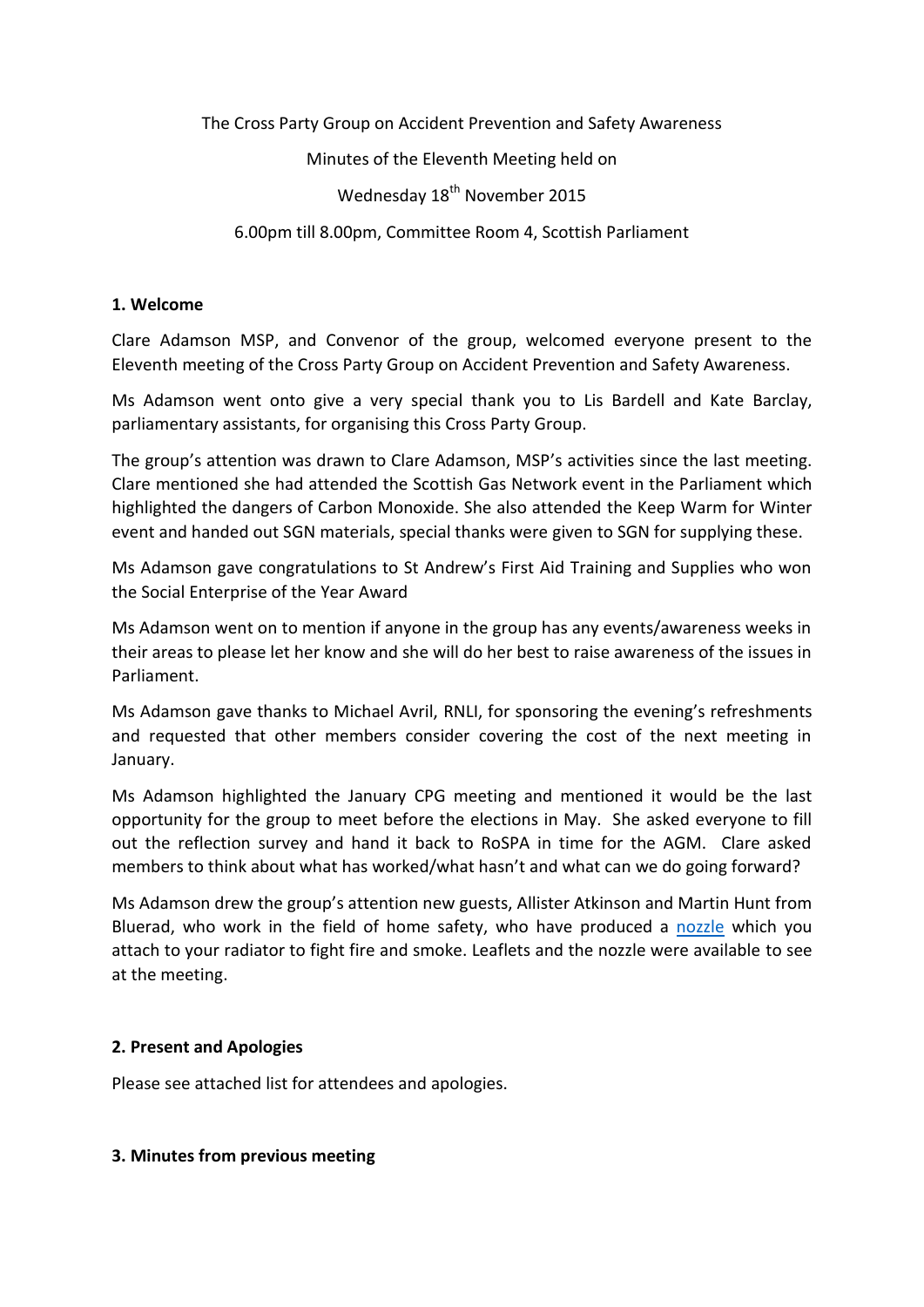#### **a. Accuracy**

The minutes were proposed as accurate by Brian Topping and seconded by Irene Miller.

#### **b. Matters Arising**

There were no matters arising.

#### **4. Secretary's Report**

Christie Burnett, RoSPA Scotland, made reference to the Secretary's report and highlighted the issue of falls which was discussed at the Tenth meeting on Child Safety. Ms Adamson went on to mention Lesley Nish, NHS GGC, is looking for information on children falling from windows. Ms Adamson mentioned she was unsure if a Freedom of Information request would bring back any data as she is unsure Accident and Emergency collect this information. Ms Adamson asked the group to look out for data on this issue as it may be an area of concern for the future.

Christie gave mention to RoSPA's Big Book of Accident prevention. The book outlines RoSPA's strategy for preventing accidents. The book is available [online](http://www.rospa.com/public-health/scotlands-big-book/) and hard copies are available on request to the RoSPA office [\(cburnett@rospa.com\)](mailto:cburnett@rospa.com).

The group were reminded to fill out the reflection form for the AGM meeting in January and were advised the form would be sent out via email in the coming weeks.

# **5. Road Safety: Presentations**

# **(i) Graham Thomson,** Transport Scotland

The Road Safety Framework: Working in Partnership

M Adamson introduced Graham Thomson, Transport Scotland. Graham has worked in the Civil Service since 2002 spending 10 years in a variety of customer facing and management roles within Registers of Scotland. For the last 3 years he has worked in Transport Scotland with responsibility for Road Safety and Blue Badge Policy  $-$  a role that sees him manage Scotland's Road Safety Framework to 2020 which he will be talking about today.

Graham Thomson presented on the Road safety framework, his presentation can be viewed [here.](http://www.rospa.com/about/around-the-uk/scotland/cross-party-group/)

Ms Adamson thanked Graham for an interesting presentation and opened the floor to questions.

Brian Topping thanked Graham for his presentation and went on to mention the key priorities laid out for the next five years by Transport Scotland in the road safety framework.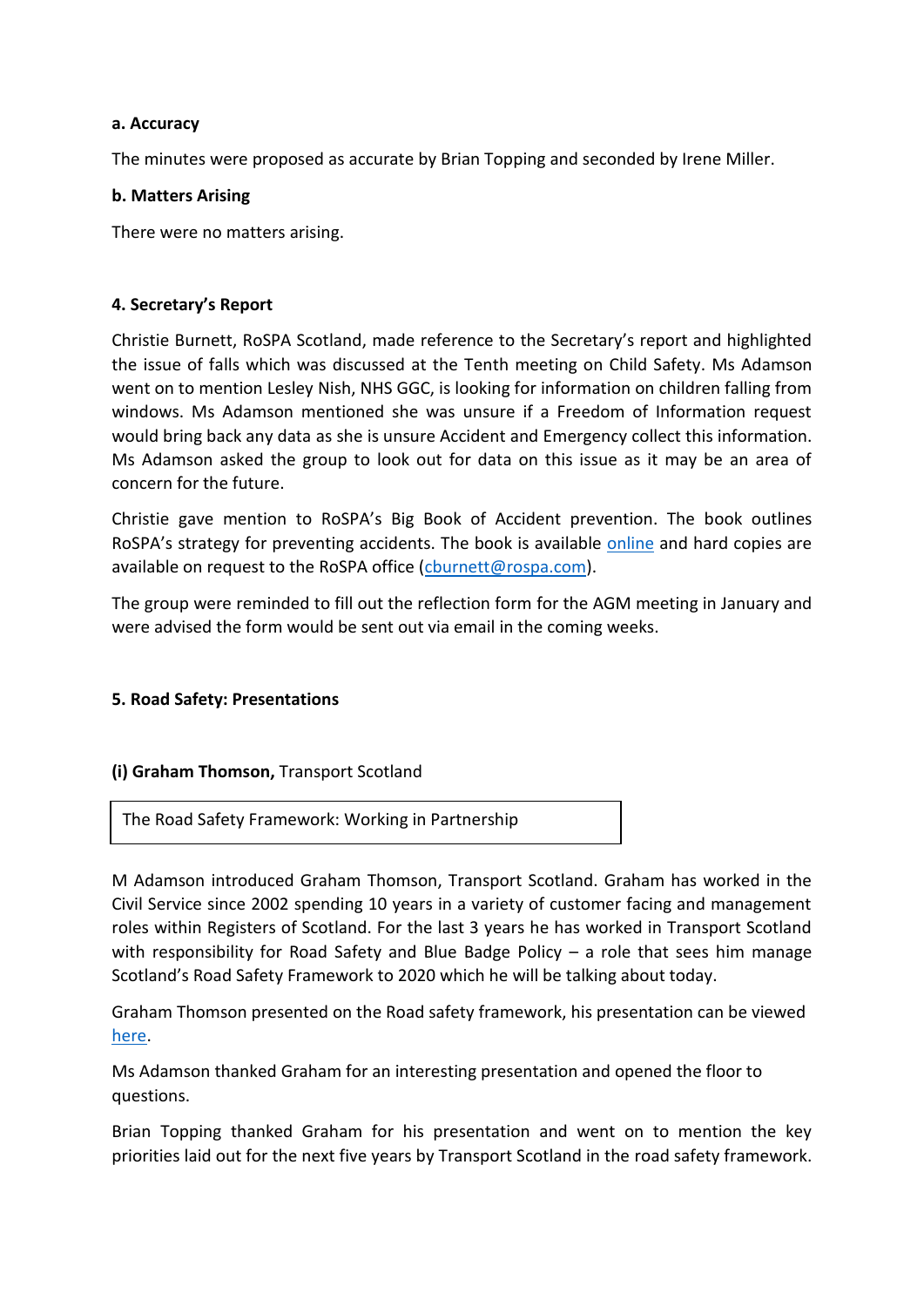Brian asked, and was surprised as to why mobile phone use was not a priority in the framework? He asked if it was not found as an accidental cause to car crashes.

Mr Thomson responded: The board discussed this issue, and in the topic of seatbelt use, mobile phone issues were studied here however numbers of accidents caused by mobile phones were relatively low.

Road information tracking systems were looked at and members of the public were asked what they actually do in their cars and how they use their cars, the issue of mobile phone use did not appear in here and therefore was not included in the priority framework for the next five years. We use police data to collect this information.

Kathy Jenkins asked: In your statistics what percentage of road related accidents are known to be work related?

Mr Thomson responds: I will have to come back to you with this at a later date as I do not know the figures off the top of my head, however we do actively support ScORSA through the road safety framework and whether occupational road safety is highlighted as a priority or not we will still continue to support the work that ScORSA does.

Alistair McNab added comment to Kathy Jenkins' question by mentioning there is a figure for this type of information, HSE and Police Scotland work in collaboration to detect this data but what is difficult is trying to tease out what is classed as commuting and what is not. Unfortunately the only data we have to look at is fatal accident enquiries.

Andrew Fraser, Falkirk council, asked a question about speed control: I wonder what progress is being made in terms of speed adaptations in Scotland? Andrew made reference to technology available to control the speed of a vehicle.

Mr Thomson responded: Intelligent Speed Adaptations use GPS signals to control the vehicle, this is currently a hot topic of technology. We (Transport Scotland) find it difficult to take the lead on this aspect as the market drives a lot of progress in this field. In Scotland we are reliant on the European car market to take a particular lead. The review group has been discussing it and we have two commitments towards ISA, we will take forward some of this work in order to understand what role we can really play at government level.

Mr Fraser then asked if this should been seen as a leadership issue?

Mr Thomson responded: The review group is talking about the ISA and they will give a full report to whether we can take any further actions.

Mr Fraser: Glad to see you are still pushing.

Ron Ewing asked a question on cyclists: There is a great concern for cyclists old and young, riding on pavements and disregarding traffic law. I have raised this with associated colleagues and they just shrugged their shoulders and told me it just happens. But is this really good enough?

Mr Ewing went on to mention: Cyclists are very vulnerable; they come side to side with cars, busses and lorries and go through red lights. What is going to be done about this problem? I know this is tricky but we need to stop burying our heads in the sand and sort this issue out.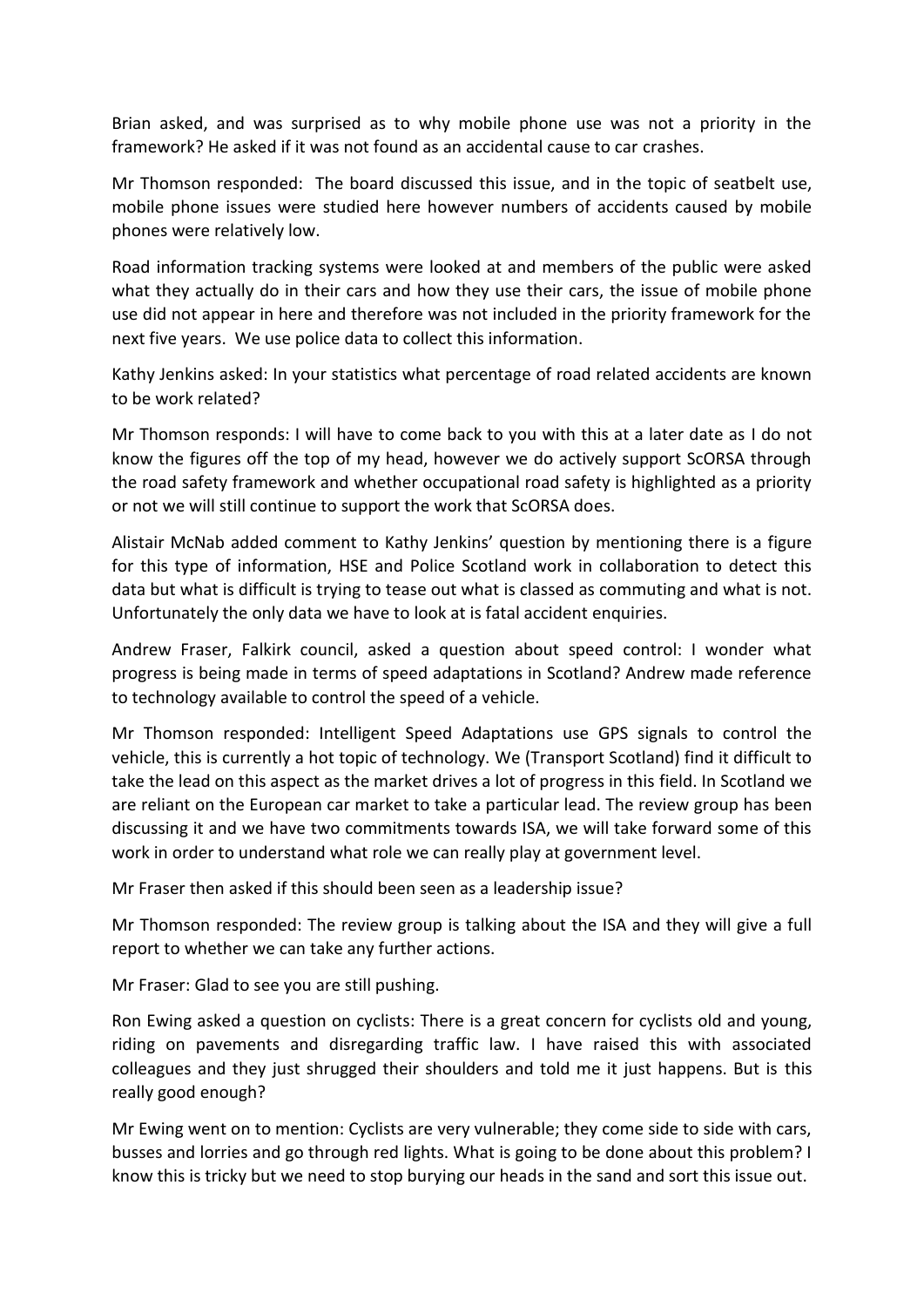Mr Thomson responded: I think that we have to broaden our views out to all road users' behaviours and map it out together. We need to ask, why are they choosing to go on the pavement in the first place? We want more and more people to travel by bike, increase this to 10% of the public travelling via bicycle but they need to have the ability to travel safely. I do not think this is a question of just mentioning cyclists as the problem but it's more a broader question for having a mutual respect for all road users.

Brian Topping: I think we are just dodging issues here; we are creating problems out of solving others. Pedestrians, mothers with pushchairs have to jump out of the way of these cyclists on the pavement. We can't turn around here and say it is road users' fault. We need to look at the behaviours of cyclists.

Mr Thomson responded: I am trying to say that all road users display behaviours that they shouldn't and cyclists are not alone in this. Road laws should be in place to enable to cycle safety on the roads.

Colin Baird asked whether the road safety review might take the opportunity to review the three Es. Going back on the last point about traffic law and enforcement, traffic drivers don't suffer the same consequences of misbehaving on the roads as they do in Europe.

Mr Thomson responded: This is not a key thing we are looking at and it would be difficult to do so. But this is a very good question.

Mr Baird added: If the framework relies on partnership working then we should know if one of the E's is not performing? We should be comparing previous performance with current performance and mapping out the issues.

Mr Thomson responded: Police Scotland uses fatality data that we could use to compare these however I am unsure this would necessarily give the best picture. It would be very challenging.

Clare Adamson, MSP asked: The DVLA released postcode convictions of road traffic offences. However this could be down to a more active police presence. Will the road safety review look at particular areas of concern where education hasn't been looked at the same in other areas?

Mr Thomson responded: It is difficult to look at these stats, they report on particular constituencies and which areas are the safest, there are great inconsistencies in data right across the country therefore we have to look at several different solutions to these problems. It is very difficult to translate data into a national cure.

Mr Baird added: The reason I asked the question is because we are spending money on the engineering measures when we should maybe be spending money on enforcement. How do we decide on this money here when other measures are more effective?

Irene Miller added: My point follows on from Colin's; there is a concern around education with children and young people. This could be the impact that engineering measures are having. Speed cushions in residential areas have been flagged up as a concern to me by colleagues. Cars slow down then speed up in between speed cushions and children are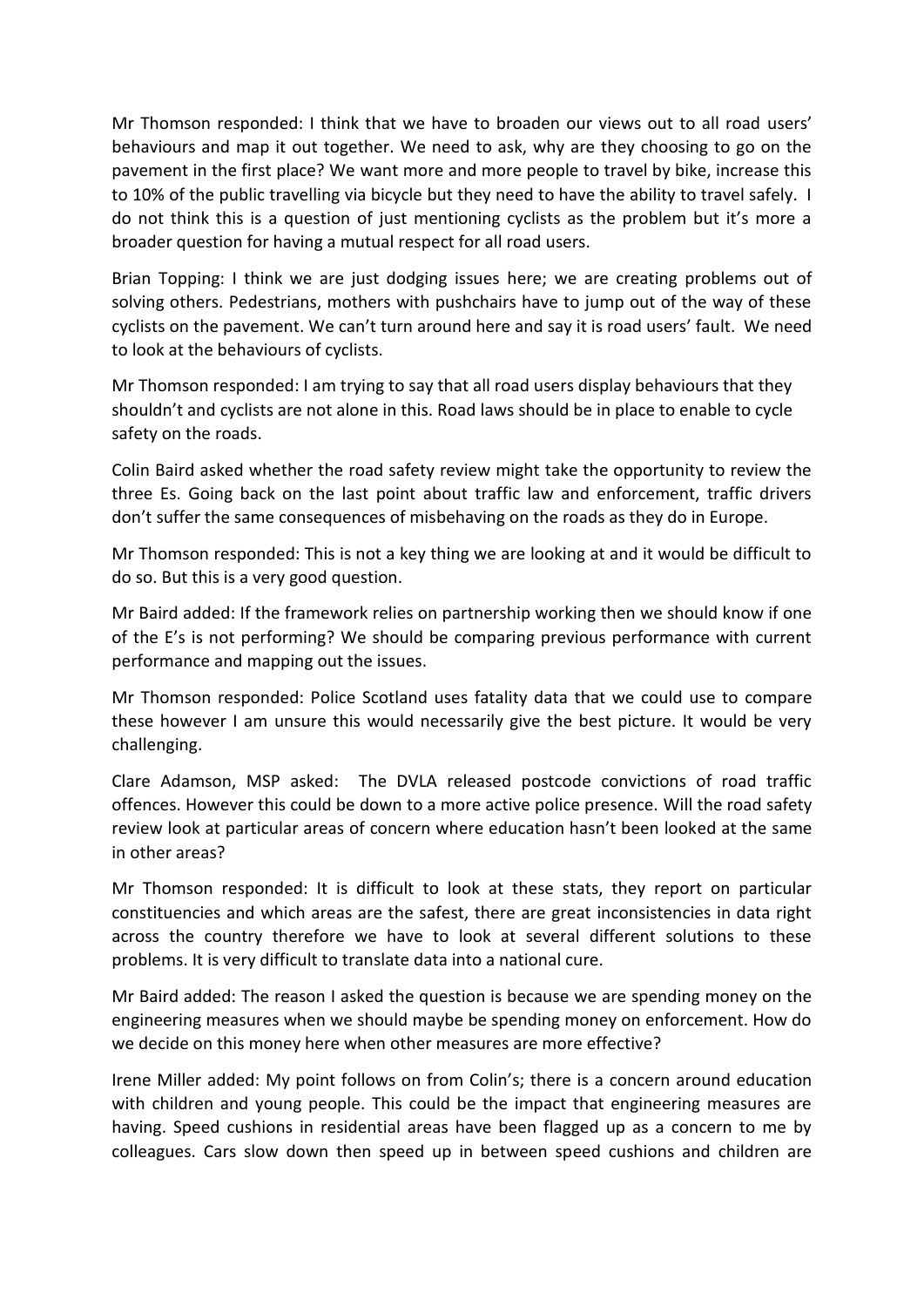having to judge and manage these difference in speed in order to cross the road safely. Has this been considered?

Mr Thomson responds: We need children to grow up being safe road users and the only way they can learn is by interacting with the traffic.

Ms Miller added: There is no evidence for this however it does concern me and I wonder if engineering has supplemented this.

Clare Adamson, MSP added: Before I was an MSP I was a councillor for North Lanarkshire Council, they were the first area to implement 20's Plenty in domestic areas. That might be an area to help with concern over speed cushions.

Ms Adamson went onto mention Bruce Crawford, MSP who promoted 20's Plenty in Stirling. At the time this scheme was introduced accident rates fell hugely.

Mr Thomson added: 20 mile per hour speed limit zones are a very effective way of slowing down vehicles. However no evidence was captured as to whether vehicles were speeding up in between speed cushions.

Andrew Fraser: I am uncomfortable with the question of personal responsibility. We should not be held responsible for something we do not know is going on. At a particular level crossing in my area, a number of drivers stated that they did not see the amber warning light. Nonetheless, they were charged and fined. There are very good reasons for their failure to see the amber light, and there is, therefore, a need to look at how the law is applied in such situations. This is why I do not support the use of red light cameras, in particular.

Mr Thomson responded: I have no particular comment here as you can't prove it the other way and we don't actually know.

Kathy Jenkins asked: As a cyclist I am wondering what measures or plans there are for an increase in separation between motor vehicles and bicycles.

Mr Thomson responded: If we had lots of money we would definitely look at this on a national level.

Clare Adamson, MSP mentioned she had recently attended her local mountain biking club and was utterly aghast at how much of the urban area you could use without going near a road. It is quite a revelation to see just how much space can be used.

Brian Topping pointed out an issue with roundabouts: There is a design problem with roundabouts, having lines painted on roundabouts would stop people cutting across lanes.

Mr Thomson responds: Every roundabout is different therefore this would be difficult to do.

Andrew Fraser, Falkirk council added: Have a look at [Turbo Roundabout](http://www.turboroundabout.com/); it's the next big thing.

Andy Cathro, Colleges Network Group: I am heavily involved in working with local schools and teaching them in cycling however the issue lies with the parents not following through with our education.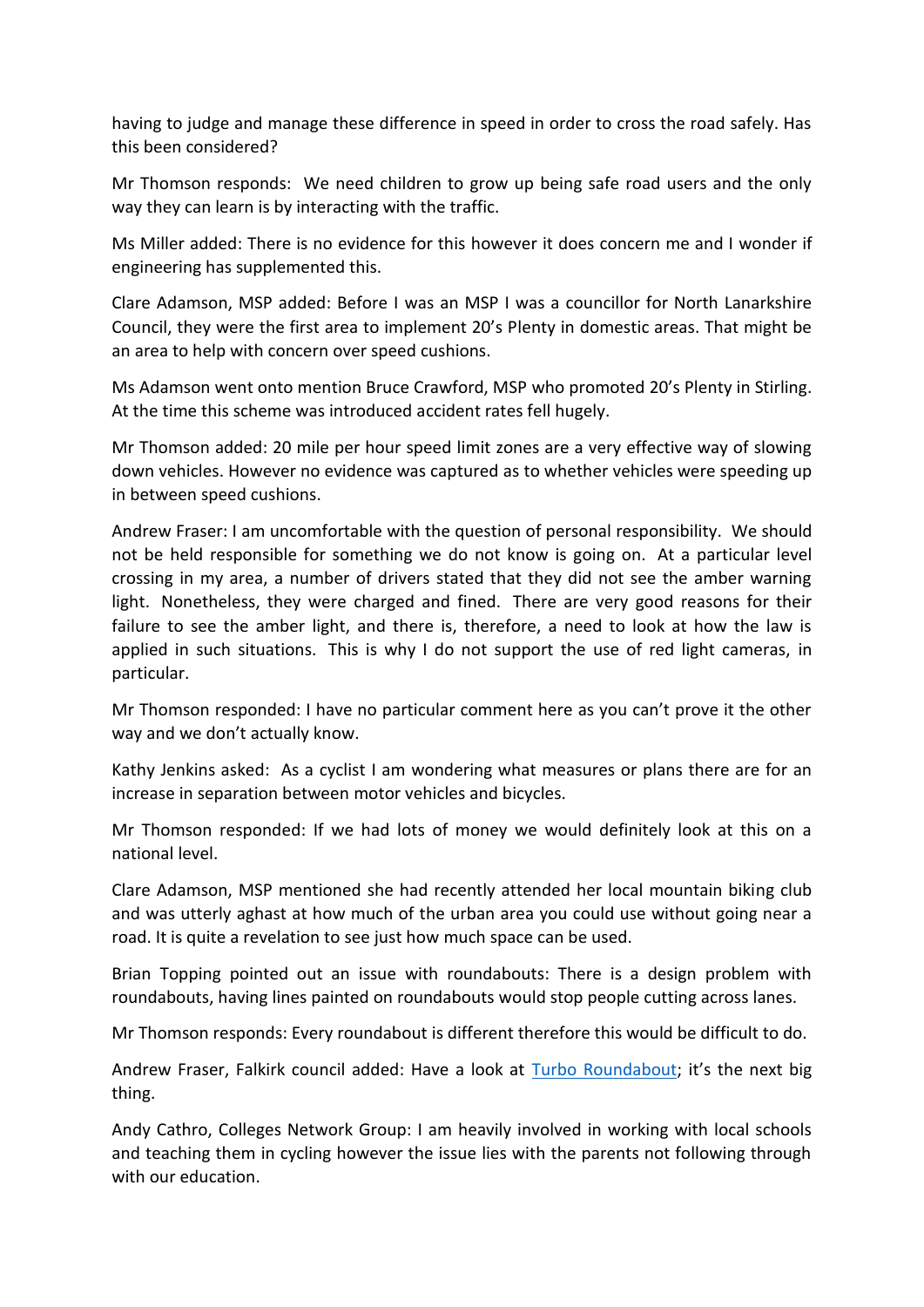**Clare Adamson, MSP took a moment to welcome colleague Rob Gibson MSP to the meeting.** 

**(ii) Dr Sarah Jones, Public Health Wales**

#### **Graduated Driver Licensing**

**The Problem Young Driver or the Young Driver Problem?**

Clare Adamson, MSP introduced Dr Sarah Jones. Dr Jones is a consultant in Environmental Health Protection and the injuries lead for Public Health Wales. Before joining Public Health training in 2005, Sarah spent eight years as an injury epidemiologist at Cardiff University, working mainly with Prof Ronan Lyons, now at Swansea University. Sarah looked after the All Wales Injuries Surveillance System (AWISS), as well as having specific interests in road traffic injuries, sports injuries and the links between injuries and deprivation.

In 2004, Sarah completed a PhD on child pedestrian injuries and deprivation. For the past five years, Sarah has been advocating for the introduction of Graduated Driver Licensing to reduce road traffic crash injuries and fatalities associated with young drivers.

Dr Jones' presentation can be viewed [here.](http://www.rospa.com/about/around-the-uk/scotland/cross-party-group/)

Clare Adamson, MSP thanked Dr Jones for her fascinating presentation and opened the floor to questions.

Ms Adamson asked: I am interested in the difference between girls and boys in the stats you mentioned; are girls learning to drive later than boys?

Dr Jones responds: It is difficult to tell because of the analysis I work with I can only focus on 17-19 year olds and it doesn't tell us when people pass their driving tests. I think from the girls it is interesting and I wonder if girls are trying to emulate boys in driving behaviour.

Ms Adamson added: One thing that strikes me over all the years is that boys pose a higher risk over all areas.

Dr Jones adds: Generally boys are at greater risk, crash rates are still 1.5% higher than girls.

Brian Topping commented: I am probably one of the 39% you mentioned who are against GDL but willing to be convinced. Aberdeenshire is one of the worst areas for car accidents. We are working on Safe Drive Stay Alive which is targeted at young people and danger. We give grants to learners to go through the Pass Plus scheme. The ones going through Pass Plus feel more confident, parents feel more confident and fewer accidents happen. Why don't we just make it mandatory that learners between 17-25 have to go through advanced driving such as Pass Plus?

There is one big problem I see with GDL and that is myself being from a rural area, the kids need their cars for university and work, I can see that being a big problem.

Dr Jones responded: Pass Plus is a good example however there is no evidence that passing this scheme decreases crashes. Going back to my toddler idea, think how long it takes for a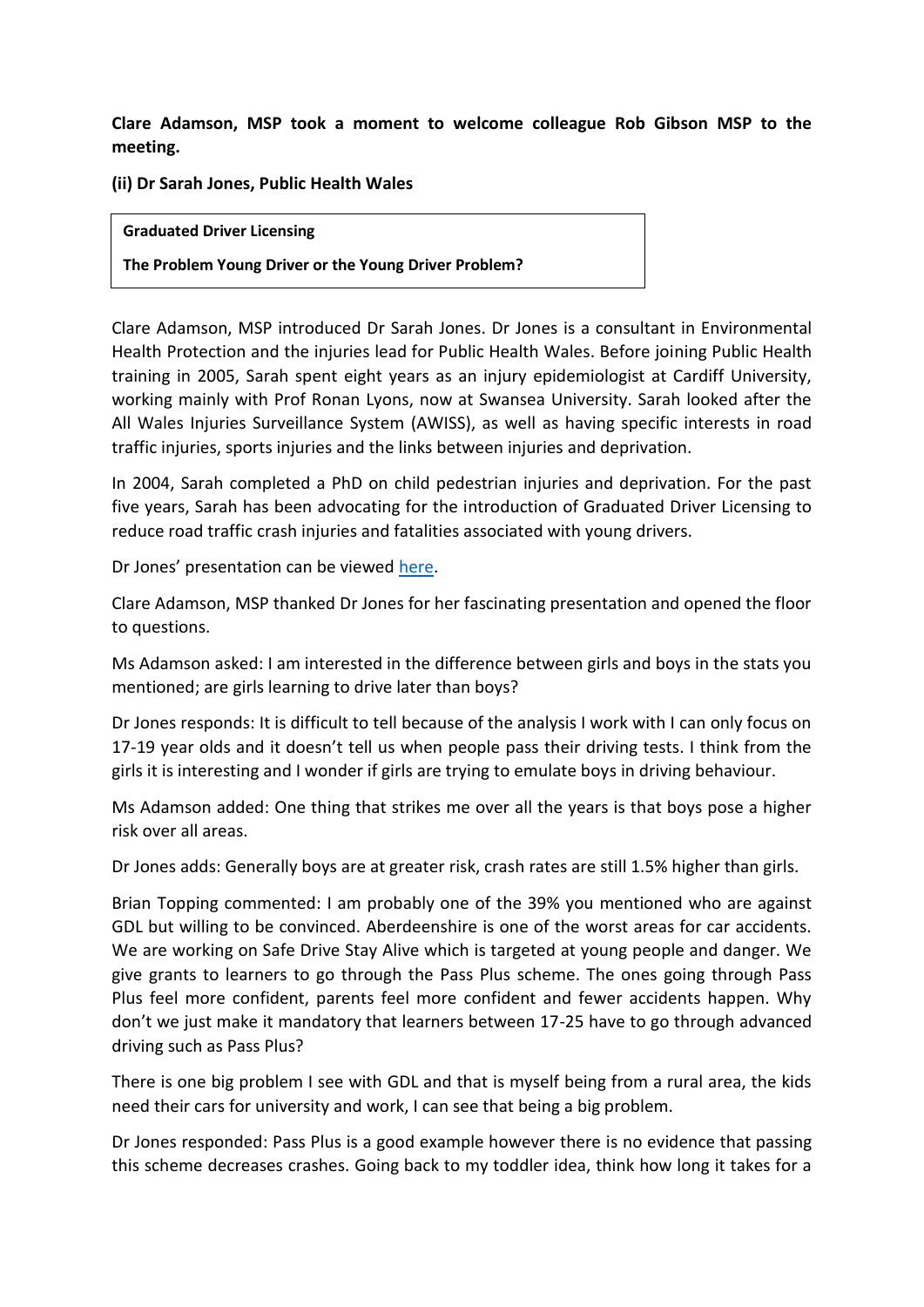child to be able to fully walk on their own. Six hours in the Pass Plus scheme is insufficient in all the areas that they need to learn about.

Young people tend to be very confident; adding further to that confidence through Pass Plus actually presents a crash risk.

Kenneth MacDermid added: With Pass Plus there is no financial benefit to those who are living in deprived areas. If we were to propose a scheme such as Pass Plus there would have to be a benefit of cheaper insurance to entice those living in more deprived areas to pay for the scheme.

Ms Adamson added: This is the same idea with the black boxes fitted in cars- it poses an inequality issue.

Dr Jones responds: I spoke to car insurers and they are desperate to reduce premiums however they have no evidence that Pass Plus reduces car crashes.

Daniel Docherty: I am in favour of GDL to enhance the skills and educate young drivers. It has been highlighted that young drivers don't have hazard perception skills but GDL looks to limit this? And finally you speak of limited night time driving, in Scotland six months of the year it is in darkness, how would this help with driving experience?

Dr Jones responded: GDL works, if you are under the supervision of a person over the age of 25 you can drive at night and with passengers, giving young drivers the opportunity to gain experience without the pressure of being out on their own. Passenger restrictions help reduce fatalities.

Colin Baird asked: Is it true 17 year olds haven't developed physically to understand risk?

Dr Jones responds: Yes the frontal lobe does not fully develop until the age of 25.

Ron Ewing asked: In terms of restrictions, how long will these be in place for young drivers?

Dr Jones responds: That is variable, some last 3-6 months, in Australia they learn to drive at around 16 and a half and won't have their full driving licences until they are 22.

# **6. Dates of future meetings**

 $\bullet$  20<sup>th</sup> Jan 2016- AGM and Reflection

*(Provisional dates have been set for 8th June 2016, 16th November 2016 and January 18th 2017.)*

# **7. Close**

Clare Adamson, MSP thanked the speakers for their fascinating presentations and asked anyone who had any pressing business to feed it into the next CPG meeting in January.

Ms Adamson went on to thank everyone for their attendance and wished them a safe journey home.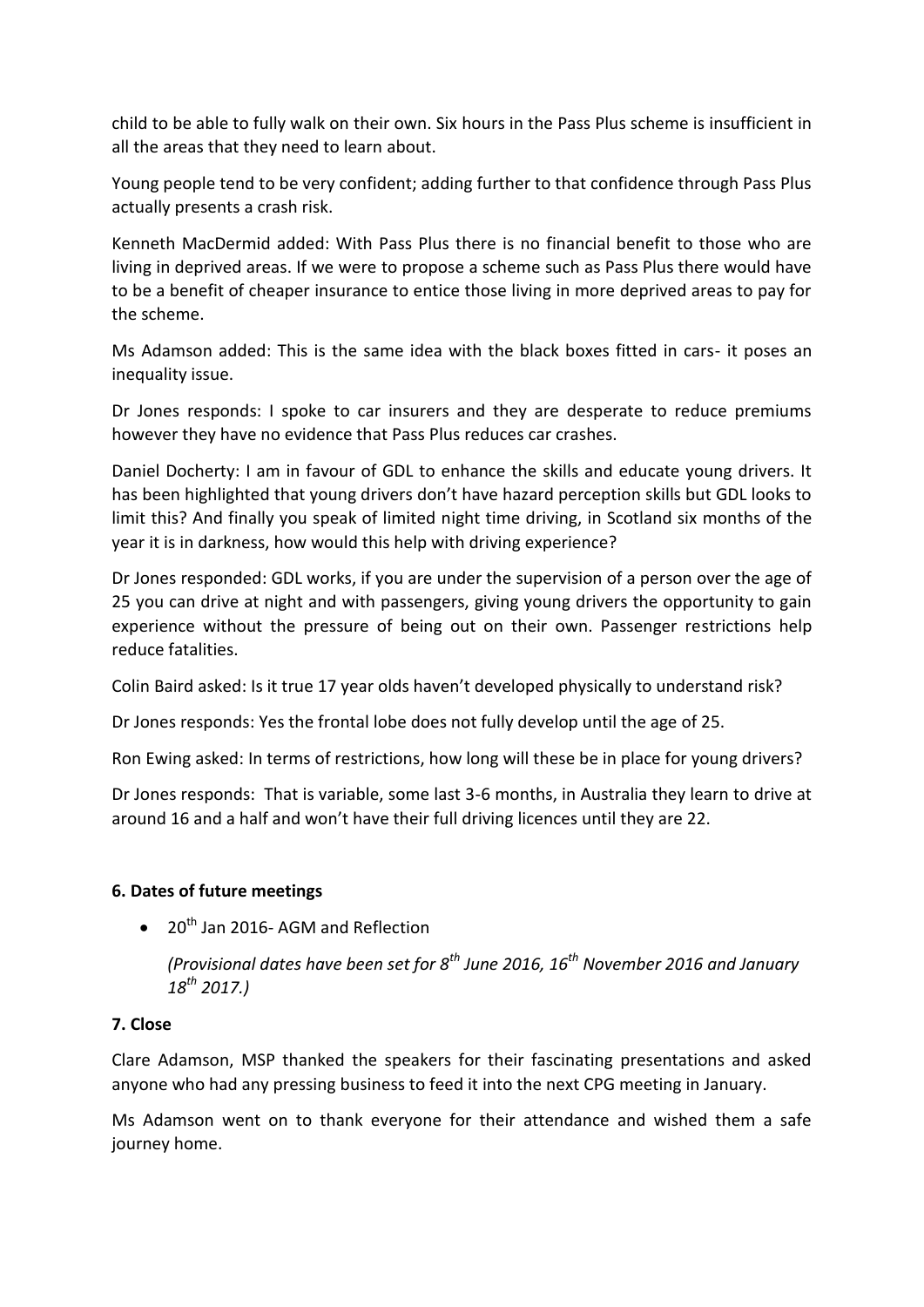# **Appendix A**

| CPG 18 <sup>th</sup> November |                                             |
|-------------------------------|---------------------------------------------|
| <b>Attending</b>              |                                             |
| Clare Adamson                 | Convenor                                    |
| Sandy Allan                   | RoSPA                                       |
| Allister Atkinson             | Bluerad                                     |
| Robert Atkinson               | <b>Healthy Working Lives</b>                |
| Michael Avril                 | <b>RNLI</b>                                 |
| <b>Austin Baird</b>           | <b>IOSH</b>                                 |
| Colin Baird                   | SCOTS Traffic and Road Safety (TaRS) group. |
| <b>Vince Bowles</b>           | <b>Scottish Autism</b>                      |
| <b>Claire Burnett</b>         | <b>RCPCH</b>                                |
| Andy Cathro                   | H & S Colleges Network Group                |
| <b>Scott Coull</b>            | SGN                                         |
| Daniel Doherty                | Sprinkler Safe Europe Ltd                   |
| Jim Dorman                    | <b>St Andrews First Aid</b>                 |
| Ron Ewing                     | <b>CSI Safety</b>                           |
| Dave Forrester                | <b>SELECT</b>                               |
| <b>Andrew Fraser</b>          | <b>Falkirk Council</b>                      |
| <b>Mike Garfitt</b>           | RNLI                                        |
| Rob Gibson                    | <b>MSP</b>                                  |
| <b>Martin Hunt</b>            | <b>Bluerad</b>                              |
| Kathy Jenkins                 | <b>Scottish Hazards</b>                     |
| Kenneth MacDermid             | <b>RLSS</b>                                 |
| <b>Gill MacGregor</b>         | <b>Institute of Advanced Motorists</b>      |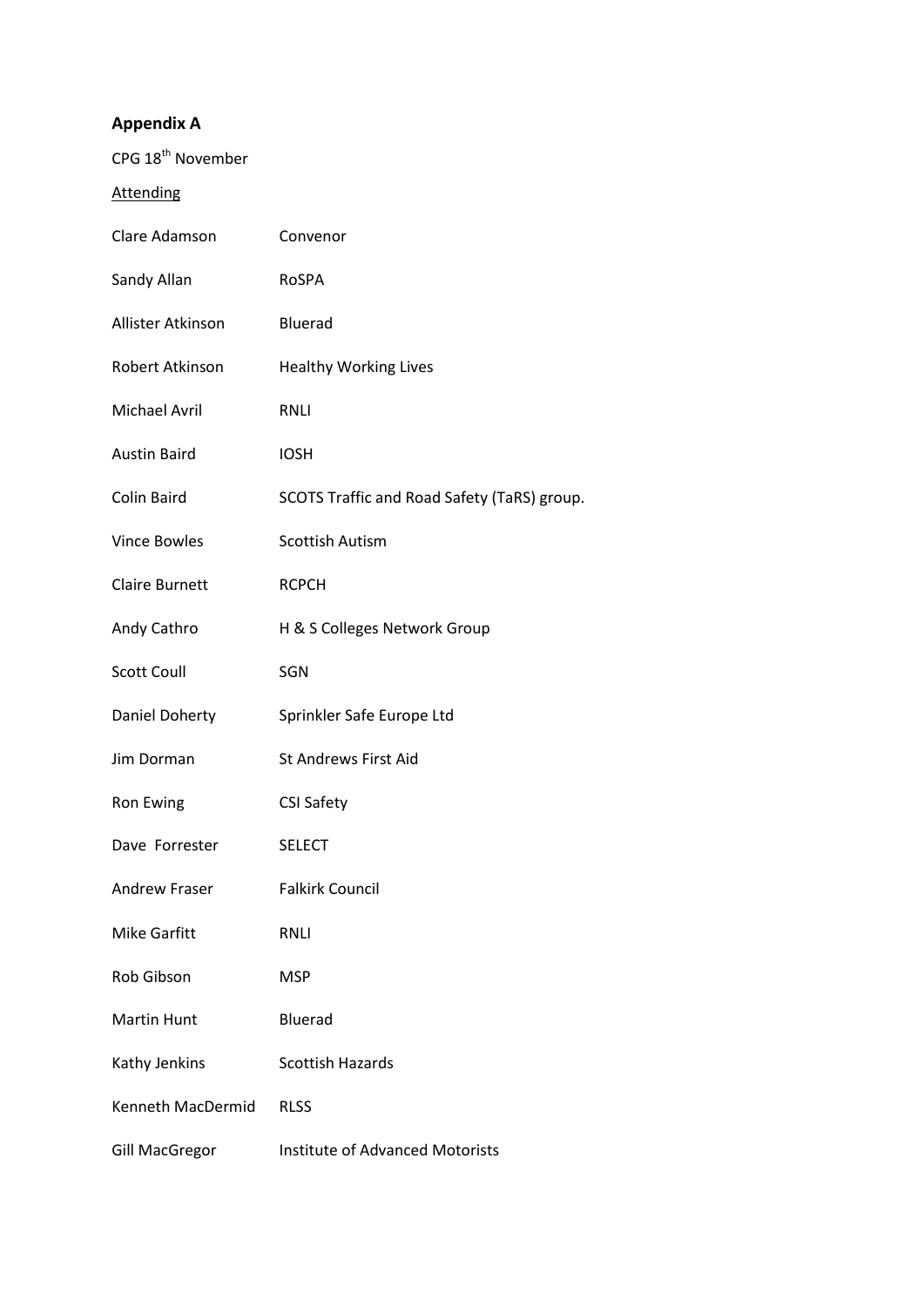| Lisa McCann                         | REHIS (on behalf of Gwyneth Kerwin)      |
|-------------------------------------|------------------------------------------|
| <b>Neil McNicol</b>                 | John McNicol and Co                      |
| <b>Martin Millar</b>                | Scottish Fire and Rescue Service         |
| Irene Miller                        | <b>Health Scotland</b>                   |
| Nicola Philp                        | Fife Council                             |
| Andrew Price                        | <b>Scottish Community Safety Network</b> |
| Dave Roy                            | Kingdom Housing                          |
| <b>Grant Taylor</b>                 | SGN                                      |
| Insp Andrew Thomson Police Scotland |                                          |
| Laura Thomson                       | Fife Council                             |
| <b>Brian Topping</b>                | Safety Advocate                          |
| Alistair McNab                      | HSE                                      |

#### In attendance

| <b>Christie Burnett</b> | Secretary (RoSPA)            |
|-------------------------|------------------------------|
| Sarah Jones             | Cardiff University (Speaker) |
| <b>Graham Thomson</b>   | Transport Scotland (Speaker) |
| Kate Barclay            | Parliamentary Assisstant     |

# Apologies

| Cherie Morgan   | Play Scotland                 |
|-----------------|-------------------------------|
| Lesley Nish     | NHS Greater Glasgow and Clyde |
| Caroline Wilson | The Risk Factory              |
| Bryan Finlay    | <b>RLSS</b>                   |
| Tom Beattie     | Safety Advocate               |